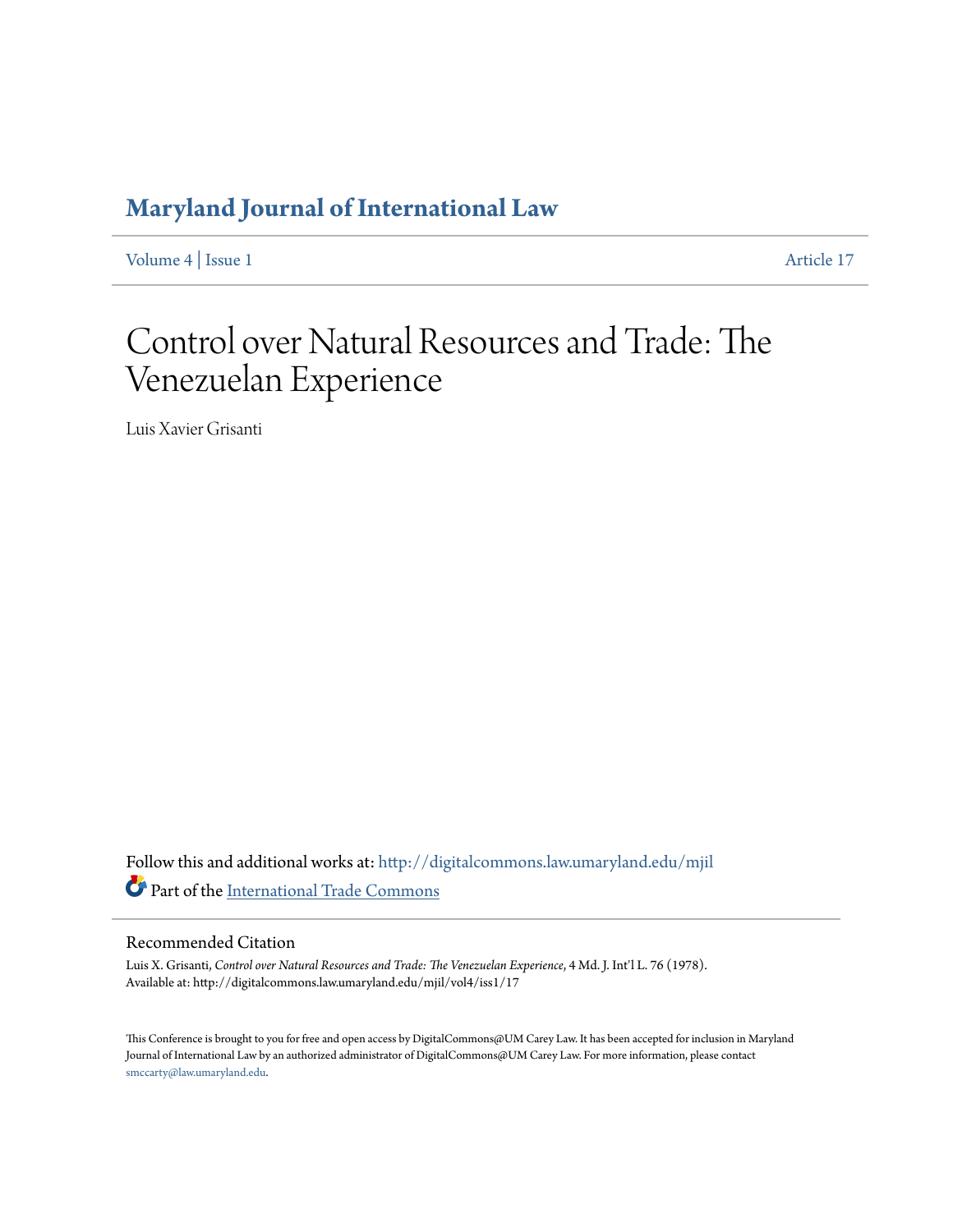## **CONTROL OVER NATURAL RESOURCES AND TRADE: THE VENEZUELAN EXPERIENCE**

#### *Luis Xavier Grisanti\**

The nationalization of the oil industry in Venezuela cannot be regarded as an isolated event. For an industry that provides more than seventy percent of the government revenues, more than ninety percent of the foreign exchange earnings and accounts for thirty percent of the gross domestic product, nationalization could not have been an act of adventure but an act of great responsibility. The final take-over of the industry was the logical outcome of a set of policies that fitted an overall strategy of control initiated during the 1945-48 Administration of President R6mulo Betancourt and Development Minister Juan Pablo Perez Alfonzo. However, the basic legal framework with which the mineral resources were to be exploited had been established earlier through Sim6n Bolivar's 1829 decree. The decree granted to the state the sole ownership of mines and "juices of the earth." This same concept was later recognized by the Hydrocarbons Law of 1920 which stated: "The right of exploitation does not confer any ownership of the mine . . . nor does it constitute any division of such ownership which is inalienable and inprescriptible."

> STEPS **LEADING** TO **THE** LAW **OF AUGUST 29, 1975**

In essence, Venezuela has nationalized her mineral resources since **1829.** As a consequence of this inalienability of ownership, a system of concession was devised to grant individuals or companies the right to

**<sup>\*</sup>** Office of Petroleum Affairs, Embassy of Venezuela, Washington, **D.C.**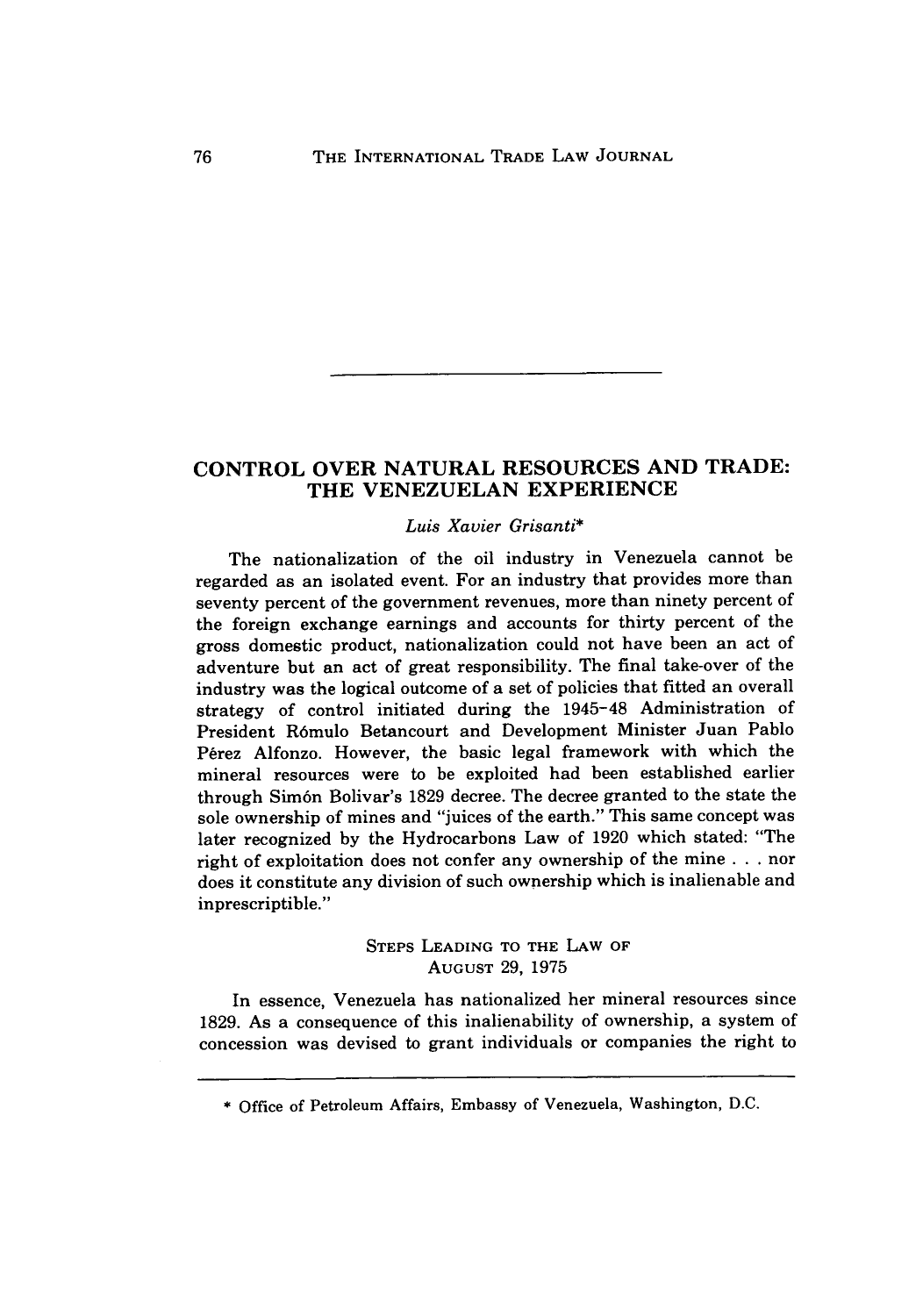exploit the hydrocarbon resources. Other laws and measures which set the stage for the final take-over of the industry were:

(1) The Hydrocarbons Law of 1943 which established reversion of concessions within forty years, set royalties and introduced the Income Tax Law applicable to the oil companies;

(2) The amendments to the Income Tax Law in 1948 establishing the 50-50 profit sharing principle based on market prices dictated by the oil concessionaires. The Income Tax Law was amended again in favor of Venezuela in 1958, 1966, 1970, 1971 and 1975. The income tax rate reached seventy-two percent of the reference price set by the government in 1975. This rate was about ninety percent and more of the market prices;

(3) The creation in 1960 of the Venezuelan Petroleum Corporation and the sponsoring of the formation of OPEC;

(4) The introduction of tax reference values or reference prices for oil in 1966, devised to calculate income tax revenues of the government through bilateral consultations between the latter and the oil companies. Until then, export prices were dictated unilaterally by the oil companies;

(5) The Law of 1970 authorizing the executive branch of government to set the reference values unilaterally, an initiative that emanated from the Venezuelan Congress and which had great historical significance to Venezuela and OPEC as all member countries adopted it later. Until then, no individual country or group of countries had experienced the right to set the prices of their raw materials. In Venezuela, some believe that this decision was "de facto" nationalization;

(6) The Reversion Law of 1971 designed to assure the continuity of the industry once concessions expired in 1983. Under this law, all plants and equipment as well as all material assets in general would revert to the nation in 1983 under proper operational conditions; and

(7) The Law Reserving to the State the Industry of Natural Gas of 1971, and the Law Reserving to the State the Domestic Products Market of 1973.

The ultimate decision, however, came a year later, in 1974. Only days after taking office, and a few months after OPEC's realignment of oil prices, President Carlos Andres Perez announced his government's decision to nationalize the industry, and proceeded to appoint a Presidential Reversion Commission of more than 100 high officials from industry, Congress, government, political parties and academia who were in charge of drafting the Nationalization Bill. Once the Commission submitted the draft, it was introduced by the President to Congress in March of 1975. And on August 29 of that same year, after an intensive legislative process and debate, Congress passed the Law Reserving to the State the Industry and Commerce of Hydrocarbons. The law called for the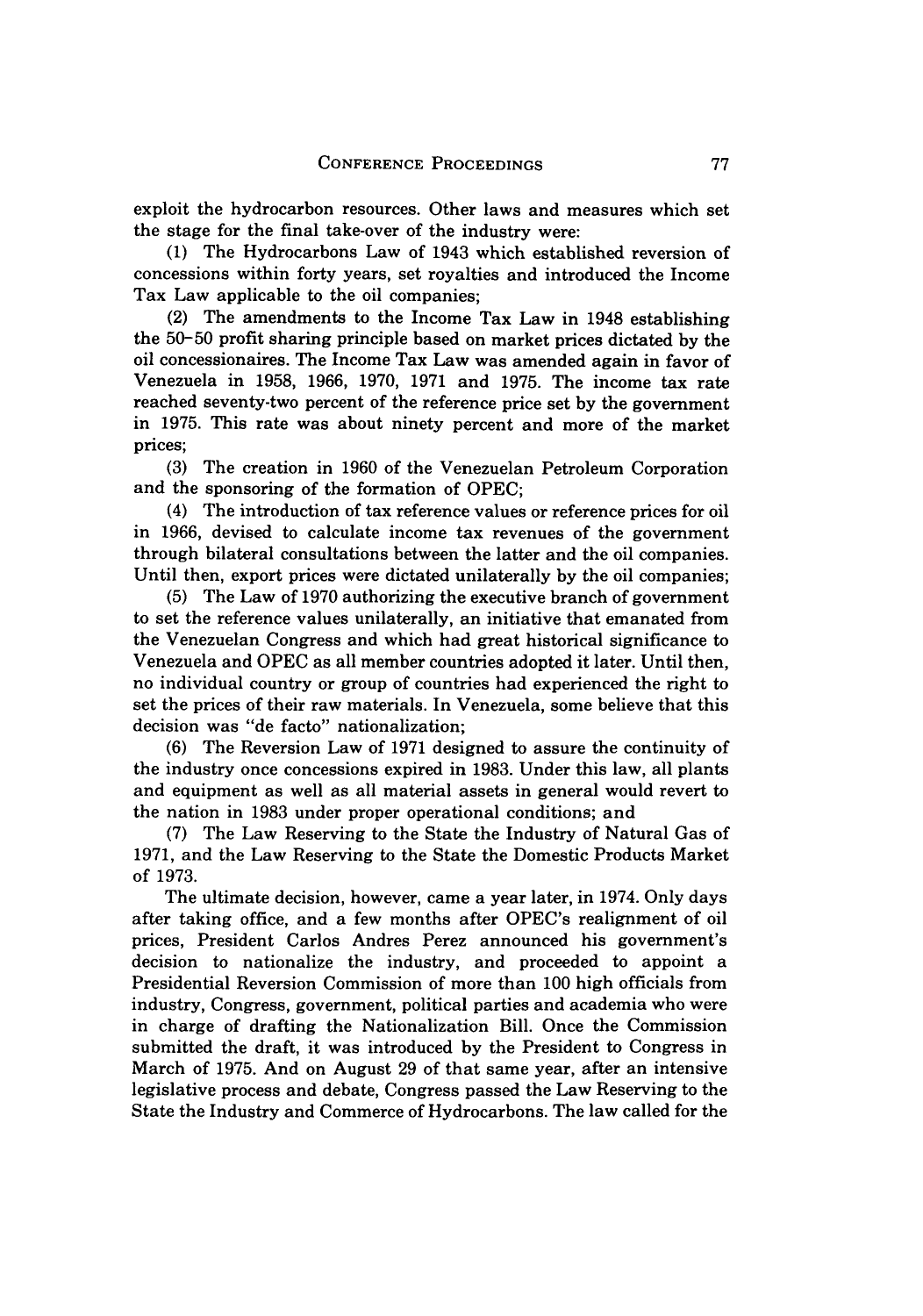creation of Petroleos de Venezuela, the state-owned holding company of the industry and set January 1, 1976 as the official date for the transfer of the industry to the state. On that date, Petroleos de Venezuela assumed full responsibility for the supervision, planning, control and coordination of fourteen subsidiaries that were the former Creole (Exxon), Shell, Texaco, Gulf and others.

#### THE ROLE OF PETROLEOS **DE VENEZUELA,** S. A.

Administratively, Petroleos de Venezuela has a board of directors comprised of a president, vice-president, nine directors and five deputies. In turn, relations with the affiliates are carried out by coordinators in charge of exploration, production, finance, refining, storage and transport, domestic marketing and human resources.

The administrative and operational structure of the affiliates has been kept fairly intact, although some changes are taking place as a result of a policy of consolidation and rationalization. The tax structure and paying mechanism was maintained with only a minor reduction designed to accommodate the ten percent net income fee that the subsidiaries have to pay by law to Petroleos de Venezuela.

#### COMMERCIALIZATION **CONTRACTS AND THE NEED FOR MARKET DIVERSIFICATION**

Before the nationalization, Venezuela signed two-year renewable commercialization contracts with the former concession holders. Nevertheless, Petroleos de Venezuela has followed an aggressive policy of market diversification aimed at finding new customers and reaching the final users of the oil, thus minimizing the use of intermediaries. In **1976,** about twenty percent of the **2,150,000** barrels exported daily were sold to new clients. In **1977,** this figure increased to twenty-five percent or **500,000** barrels per day which were sold to about fifty nontraditional customers, including about **100,000** barrels per day to state oil companies.

It is worth pointing out that this policy does not imply neglecting traditional customers. On the contrary, the policy stresses the importance of reaching the traditional final customers through more direct sales.

#### **TECHNOLOGICAL** ASSISTANCE **CONTRACTS AND THE NEED** To **BE MORE SELF-SUFFICIENT**

**Technical assistance contracts were also signed** with the foreign oil companies. These two-year renewable contracts, approximately thirteen initially, provide the industry with special assistance in fields that range from exploration to human capital formation.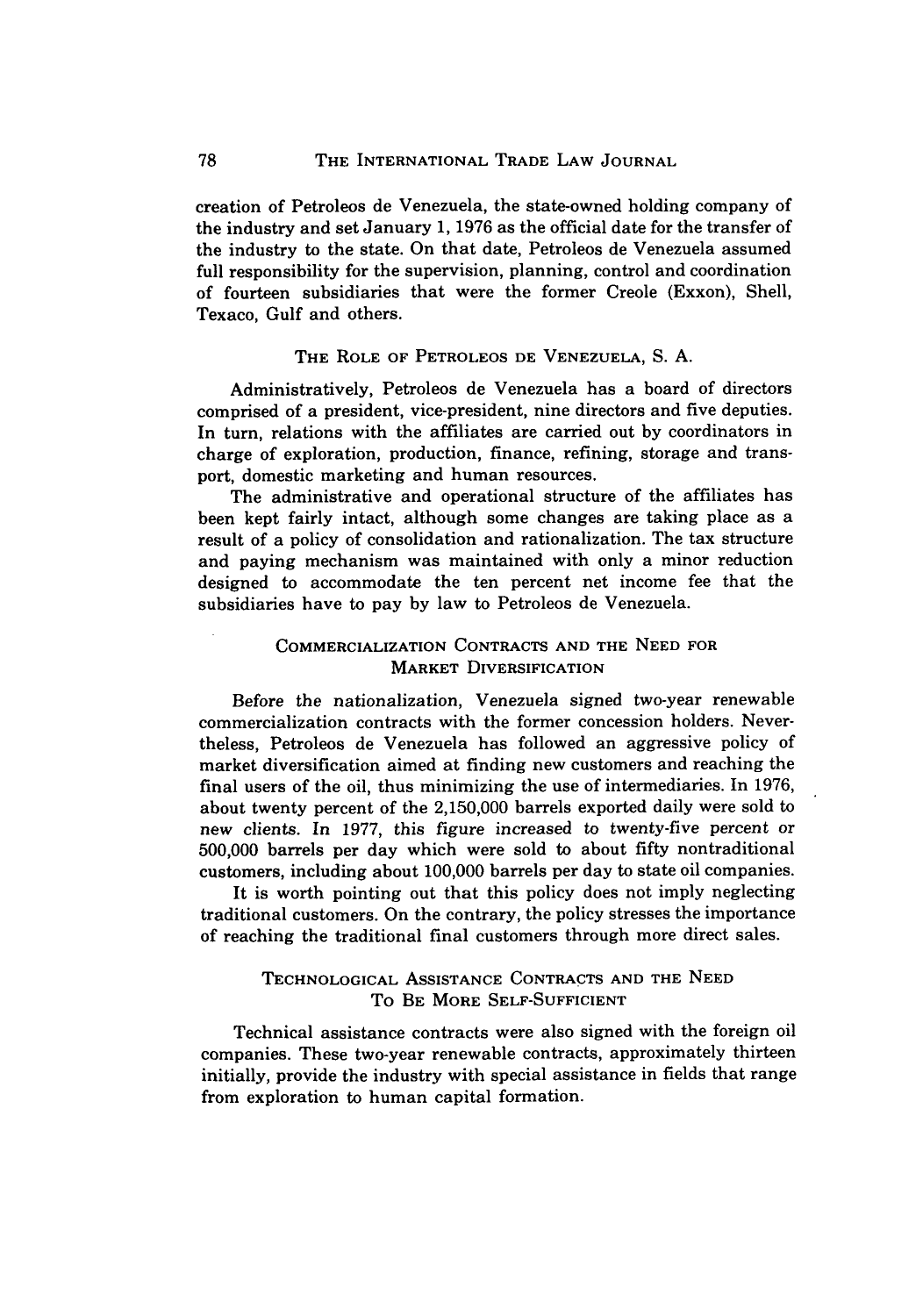The majority of the contracts contemplated the payment of a fixed fee of twenty cents per barrel for the first two years. Some of the contracts which expired at the end of **1977** have not been renewed. As it stands today, contracts have been renewed with Exxon, Shell and Gulf, while negotiations have continued with Mobil and new contracts may be negotiated with Texaco and Chevron.

Petroleos de Venezuela and the Ministry of Energy and Mines have followed a policy of constant improvement of the terms, conditions and effectiveness of the contracts through thorough evaluations of the services rendered. As a result, the new contracts signed have included a five percent reduction in the per barrel fee vis-A-vis the **1976-77** contracts and the foreign companies' agreement to share the technological services with some or all of the nationalized operators. This pooling of know-how provided **by** the foreign companies will avoid duplication of services and permit a sort of "horizontal integration" of the services supplies to the industry.

In the long run, Petroleos de Venezuela through its Research and Development arm **-** the Venezuelan Institute of Petroleum Technology (INTEVEP) **-** expects to generate most of the technology and expertise needed. Currently, the Institute possesses 230 highly able professionals involved in various projects.

#### PRESENT AND FUTURE TASKS OF THE INDUSTRY

The nationalization process has proceeded rather smoothly. Nevertheless, the industry is currently launching a far-reaching revitalization scheme that includes all facets of the industry. A \$20 billion investment plan for the next ten to twelve years has been formulated and is presently being executed.' This figure is about twenty times higher than the total net book value of the assets of the industry at the end of 1975 which, incidentally, was used as the basis for compensation of the concessionaires. The investment is expected to address some of the industry's most urging needs which are as follows:

#### *Reserves and Exploration*

At the end of 1977, proved reserves were placed at 17.9 billion barrels with a reserve-to-production ratio of about twenty years at current production levels. However, some twelve billion barrels more are expected

<sup>1.</sup> The figure is also 7.4 times larger than the new investments in fixed assets of the 1966-75 period prior to the nationalization. The amount of investments for that period was \$2.7 billion.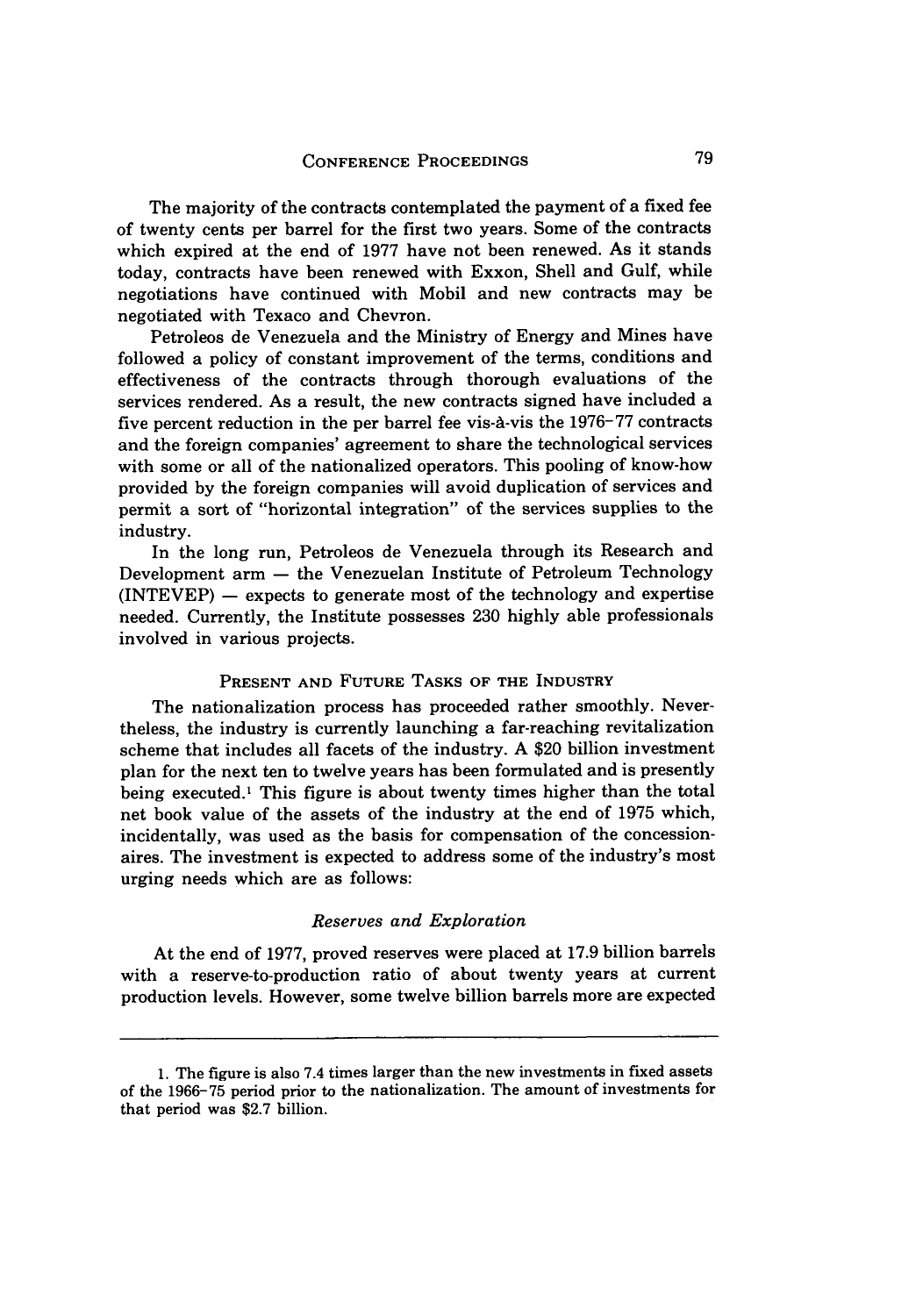to be recoverable from known existing oil fields by applying techniques of secondary and tertiary recovery. Therefore, Venezuela has proved and semi-proved reserves of thirty billion barrels.

An area of possible reserves is the Venezuelan Continental Shelf  an almost unexplored territory of 500,000 square kilometers. Based on geological extrapolation of surrounding known land areas and discounted probability factors, generally light oil reserves of at least ten billion barrels, and possibly forty billion barrels, can be found there. Exploratory drilling in the Continental Shelf will be concentrated in Golfo Triste, Golfo de La Vela (off the western coast) and the Orinoco Delta. Drilling efforts are also being focused on Lake Maracaibo and the Barcelona and Maturin Basins.

All these exploration initiatives are taking place within the context of a policy aimed at finding new light oil reserves. The need to find new light oil reserves stems from the composition of proved reserves. Of the 17.9 billion barrels of proved reserves, only seventeen percent or three billion barrels are light oils, twenty-eight percent or five billion barrels are medium oils and fifty-six percent or ten billion are heavy oils. On the other hand, the composition of production is just the opposite. In 1976, production of light oils amounted to thirty-five percent, medium oils were thirty-eight percent and heavy oils, twenty-seven percent.

There is a high probability that there will be light oil reserves in the areas mentioned above. Exploratory drilling expenditures have increased sharply in order to accomplish this goal. In 1976, they were \$112 million; and for 1978, \$255 million have been assigned to that objective. These expenditures are in strong contrast with the \$10-15 million yearly average of the 1959-75 period.

Another effort is being made by Petroleos de Venezuela to correct the disparity between the composition of reserves and the composition of production. A policy of attracting heavy oil clients has translated into the execution of contracts in 1977 for the sale of 60,000 barrels of extra heavy oil. Furthermore, the change in the refining structure actually in progress will result in more heayy oil processing capabilities, as will be discussed later.

#### *The Orinoco Petroleum Belt*

In the area of possible heavy oil reserves, Venezuela has the Orinoco Petroleum Belt. Estimates of reserves have ranged from 700 billion to two trillion barrels of oil *in situ.* However, none of the estimates should be considered final. In fact, a thorough geological survey of this extensive territory (600 kilometers long and 40-80 kilometers wide) has not been made. Vast areas remain unexplored even though existence of the belt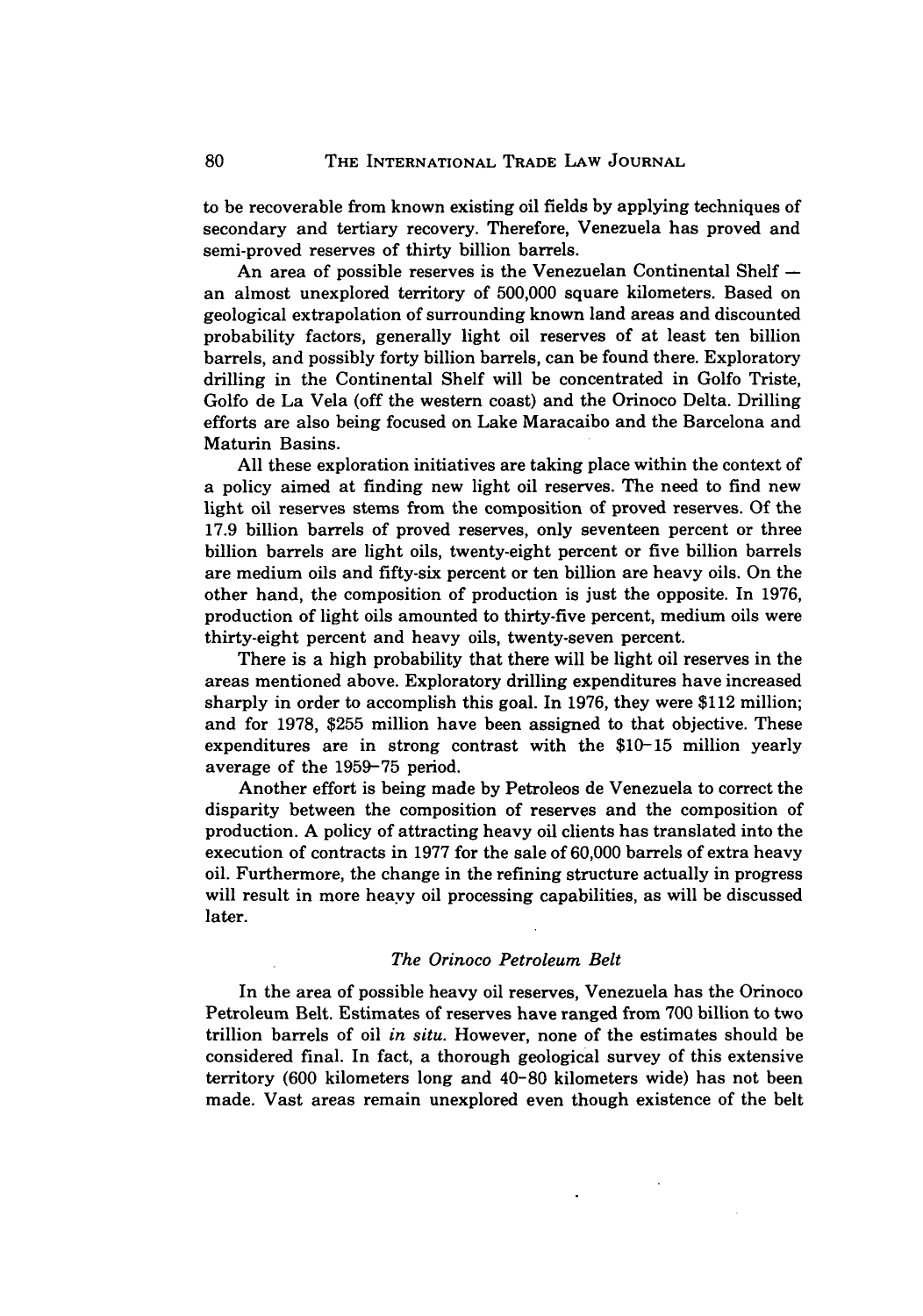has been known for forty years and production of the Morichal-type heavy oil has been flowing for years in southern Monagas State.

The giant reservoir contains extra heavy oils **-** highly sulfurous and highly viscous **-** which would have to be upgraded in order to make it a profitable medium or light oil suitable for conventional refineries. Heavy crude from the Orinoco Belt was sent to Japan to be tested by Exxon's "flexicoking" upgrading method and the results have been satisfactory. No major project is being executed at the moment. However, offers for the development of the Orinoco Belt have been received from Japan, France and other countries.

Today, extracting, producing, upgrading and refining the extra heavy oil is economically feasible and will become more so as prices rise and technology advances. Nonconventional oils will definitely play a more important role in supplying future energy needs. Currently, Canada's \$2.1 billion, 125,000 barrels per day first commercial-scale oil sands extraction plant in the Athabasca region is almost completed and synthetic crude oil from the Athabasca tar sands will start flowing in June 1979. The Athabasca oils are similar to those of the Orinoco Belt, and a cooperation agreement between Petroleos de Venezuela and Canada has already been established.

#### *The Change in the Refining Structure*

The 1.5 million barrels capacity of Venezuela's refineries was built by the foreign oil companies to process light and medium oils that would satisfy the residual fuel oil market of the Eastern Atlantic Coast of the United States. For many years, Venezuela supplied most of this market. Today, Venezuela sends directly, and indirectly, through Caribbean refineries 900,000 to one million barrels of crude oil and products per day. By the end of 1977, Venezuela was supplying about thirty-four percent of the residual market of the Eastern Coast. Nevertheless, the disparity between the compositions of reserves and production mentioned before has made it necessary to change the refining structure of Venezuela. Actually, Venezuelan refineries yield sixty percent of residual fuel oils and nineteen percent of gasolines as opposed to U.S. refinery yields of forty-five percent gasolines and only ten to eleven percent of residual fuel oils.

A \$1.63 billion project to increase the product yield is being carried out at the moment, and once completed, will result in greater heavy oil processing capabilities and higher gasoline yields will help to alleviate a booming domestic demand for oil products, particularly gasoline, which takes up one-half of the 250,000 barrels consumed daily in Venezuela. Furthermore, domestic demand for petroleum is rising at ten to fourteen